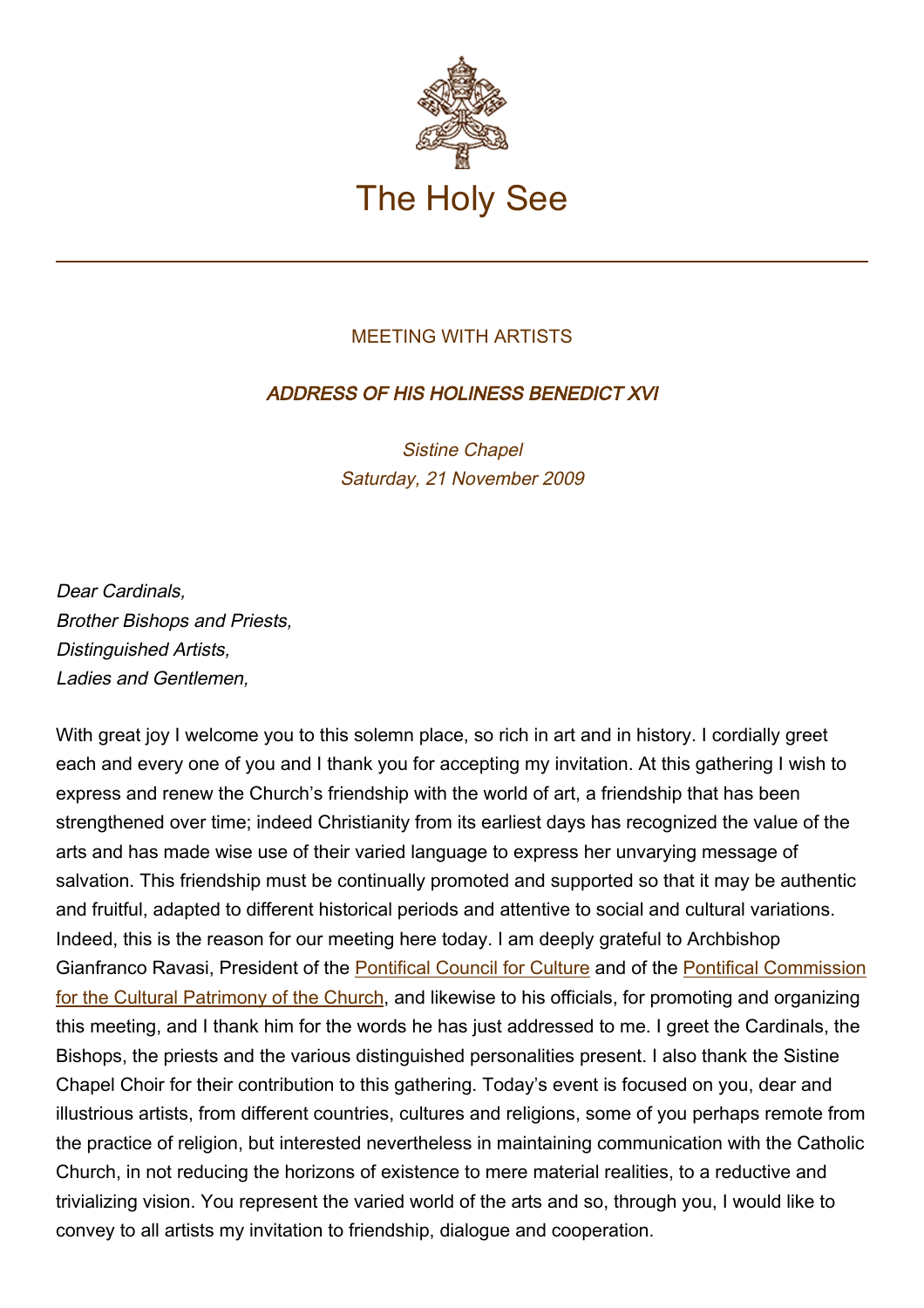Some significant anniversaries occur around this time. It is ten years since the [Letter to Artists](http://w2.vatican.va/content/john-paul-ii/en/letters/documents/hf_jp-ii_let_23041999_artists.html) by my venerable Predecessor, the Servant of God Pope [John Paul II.](http://www.vatican.va/holy_father/john_paul_ii/index.htm) For the first time, on the eve of the Great Jubilee of the Year 2000, the Pope, who was an artist himself, wrote a [Letter](http://w2.vatican.va/content/john-paul-ii/en/letters/documents/hf_jp-ii_let_23041999_artists.html) to artists, combining the solemnity of a pontifical document with the friendly tone of a conversation among all who, as we read in the initial salutation, "are passionately dedicated to the search for new 'epiphanies' of beauty". Twenty-five years ago the same Pope proclaimed Blessed Fra Angelico the patron of artists, presenting him as a model of perfect harmony between faith and art. I also recall how on 7 May 1964, forty-five years ago, in this very place, an historic event took place, at the express wish of Pope [Paul VI,](http://www.vatican.va/holy_father/paul_vi/index.htm) to confirm the friendship between the Church and the arts. The words that he spoke on that occasion resound once more today under the vault of the Sistine Chapel and touch our hearts and our minds. "We need you," he said. "We need your collaboration in order to carry out our ministry, which consists, as you know, in preaching and rendering accessible and comprehensible to the minds and hearts of our people the things of the spirit, the invisible, the ineffable, the things of God himself. And in this activity … you are masters. It is your task, your mission, and your art consists in grasping treasures from the heavenly realm of the spirit and clothing them in words, colours, forms – making them accessible." So great was [Paul VI'](http://www.vatican.va/holy_father/paul_vi/index.htm)s esteem for artists that he was moved to use daring expressions. "And if we were deprived of your assistance," he added, "our ministry would become faltering and uncertain, and a special effort would be needed, one might say, to make it artistic, even prophetic. In order to scale the heights of lyrical expression of intuitive beauty, priesthood would have to coincide with art." On that occasion [Paul VI](http://www.vatican.va/holy_father/paul_vi/index.htm) made a commitment to "re-establish the friendship between the Church and artists", and he invited artists to make a similar, shared commitment, analyzing seriously and objectively the factors that disturbed this relationship, and assuming individual responsibility, courageously and passionately, for a newer and deeper journey in mutual acquaintance and dialogue in order to arrive at an authentic "renaissance" of art in the context of a new humanism.

That historic encounter, as I mentioned, took place here in this sanctuary of faith and human creativity. So it is not by chance that we come together in this place, esteemed for its architecture and its symbolism, and above all for the frescoes that make it unique, from the masterpieces of Perugino and Botticelli, Ghirlandaio and Cosimo Rosselli, Luca Signorelli and others, to the Genesis scenes and the Last Judgement of Michelangelo Buonarroti, who has given us here one of the most extraordinary creations in the entire history of art. The universal language of music has often been heard here, thanks to the genius of great musicians who have placed their art at the service of the liturgy, assisting the spirit in its ascent towards God. At the same time, the Sistine Chapel is remarkably vibrant with history, since it is the solemn and austere setting of events that mark the history of the Church and of mankind. Here as you know, the College of Cardinals elects the Pope; here it was that I myself, with trepidation but also with absolute trust in the Lord, experienced the privileged moment of my election as Successor of the Apostle Peter.

Dear friends, let us allow these frescoes to speak to us today, drawing us towards the ultimate goal of human history. The Last Judgement, which you see behind me, reminds us that human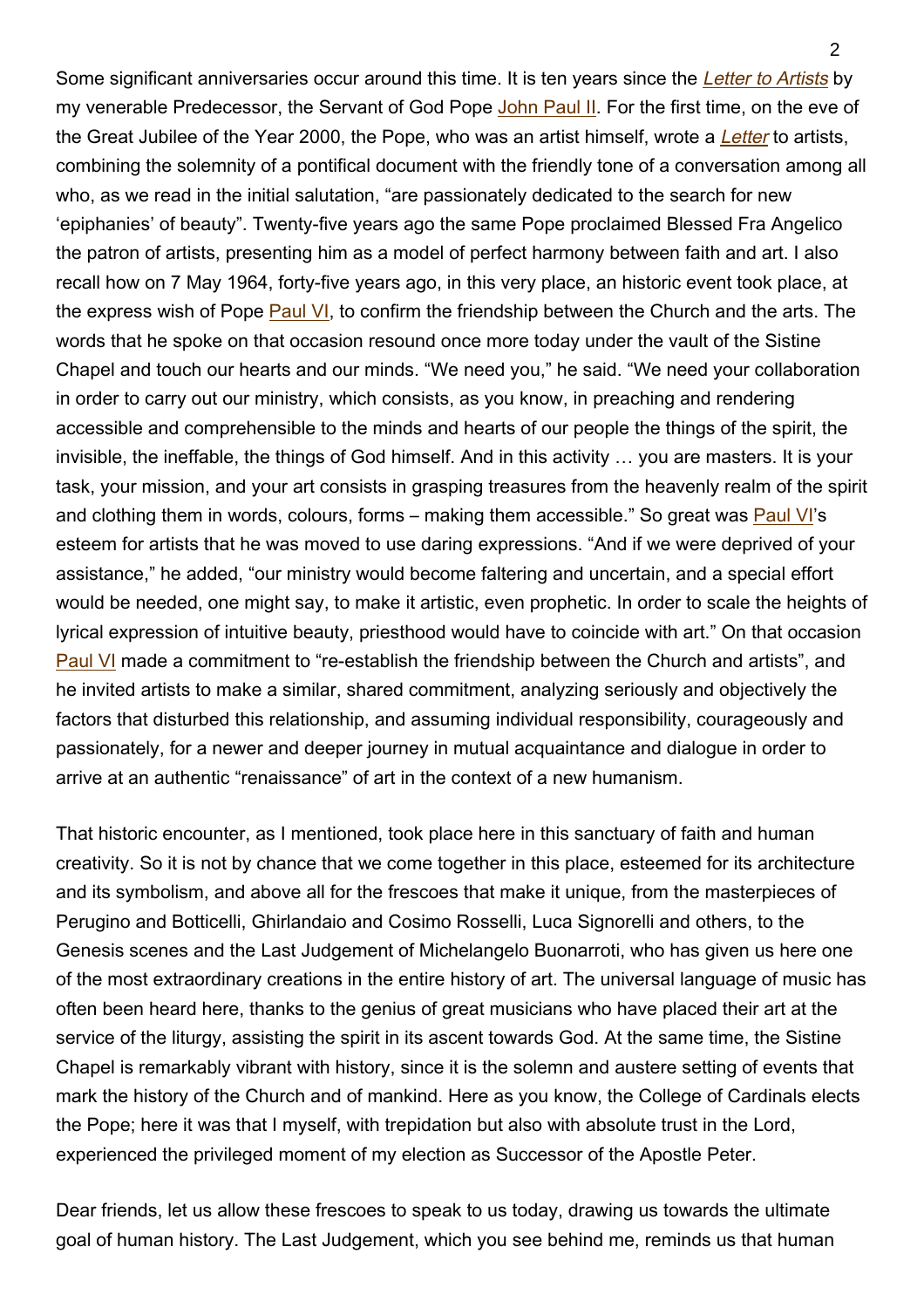history is movement and ascent, a continuing tension towards fullness, towards human happiness, towards a horizon that always transcends the present moment even as the two coincide. Yet the dramatic scene portrayed in this fresco also places before our eyes the risk of man's definitive fall, a risk that threatens to engulf him whenever he allows himself to be led astray by the forces of evil. So the fresco issues a strong prophetic cry against evil, against every form of injustice. For believers, though, the Risen Christ is the Way, the Truth and the Life. For his faithful followers, he is the Door through which we are brought to that "face-to-face" vision of God from which limitless, full and definitive happiness flows. Thus Michelangelo presents to our gaze the Alpha and the Omega, the Beginning and the End of history, and he invites us to walk the path of life with joy, courage and hope. The dramatic beauty of Michelangelo's painting, its colours and forms, becomes a proclamation of hope, an invitation to raise our gaze to the ultimate horizon. The profound bond between beauty and hope was the essential content of the evocative Message that Paul VI addressed to artists at the conclusion of the [Second Vatican Ecumenical Council](http://www.vatican.va/archive/hist_councils/ii_vatican_council/index.htm) on 8 December 1965: "To all of you," he proclaimed solemnly, "the Church of the Council declares through our lips: if you are friends of true art, you are our friends!" And he added: "This world in which we live needs beauty in order not to sink into despair. Beauty, like truth, brings joy to the human heart, and is that precious fruit which resists the erosion of time, which unites generations and enables them to be one in admiration. And all this through the work of your hands . . . Remember that you are the custodians of beauty in the world."

Unfortunately, the present time is marked, not only by negative elements in the social and economic sphere, but also by a weakening of hope, by a certain lack of confidence in human relationships, which gives rise to increasing signs of resignation, aggression and despair. The world in which we live runs the risk of being altered beyond recognition because of unwise human actions which, instead of cultivating its beauty, unscrupulously exploit its resources for the advantage of a few and not infrequently disfigure the marvels of nature. What is capable of restoring enthusiasm and confidence, what can encourage the human spirit to rediscover its path, to raise its eyes to the horizon, to dream of a life worthy of its vocation – if not beauty? Dear friends, as artists you know well that the experience of beauty, beauty that is authentic, not merely transient or artificial, is by no means a supplementary or secondary factor in our search for meaning and happiness; the experience of beauty does not remove us from reality, on the contrary, it leads to a direct encounter with the daily reality of our lives, liberating it from darkness, transfiguring it, making it radiant and beautiful.

Indeed, an essential function of genuine beauty, as emphasized by Plato, is that it gives man a healthy "shock", it draws him out of himself, wrenches him away from resignation and from being content with the humdrum – it even makes him suffer, piercing him like a dart, but in so doing it "reawakens" him, opening afresh the eyes of his heart and mind, giving him wings, carrying him aloft. Dostoevsky's words that I am about to quote are bold and paradoxical, but they invite reflection. He says this: "Man can live without science, he can live without bread, but without beauty he could no longer live, because there would no longer be anything to do to the world. The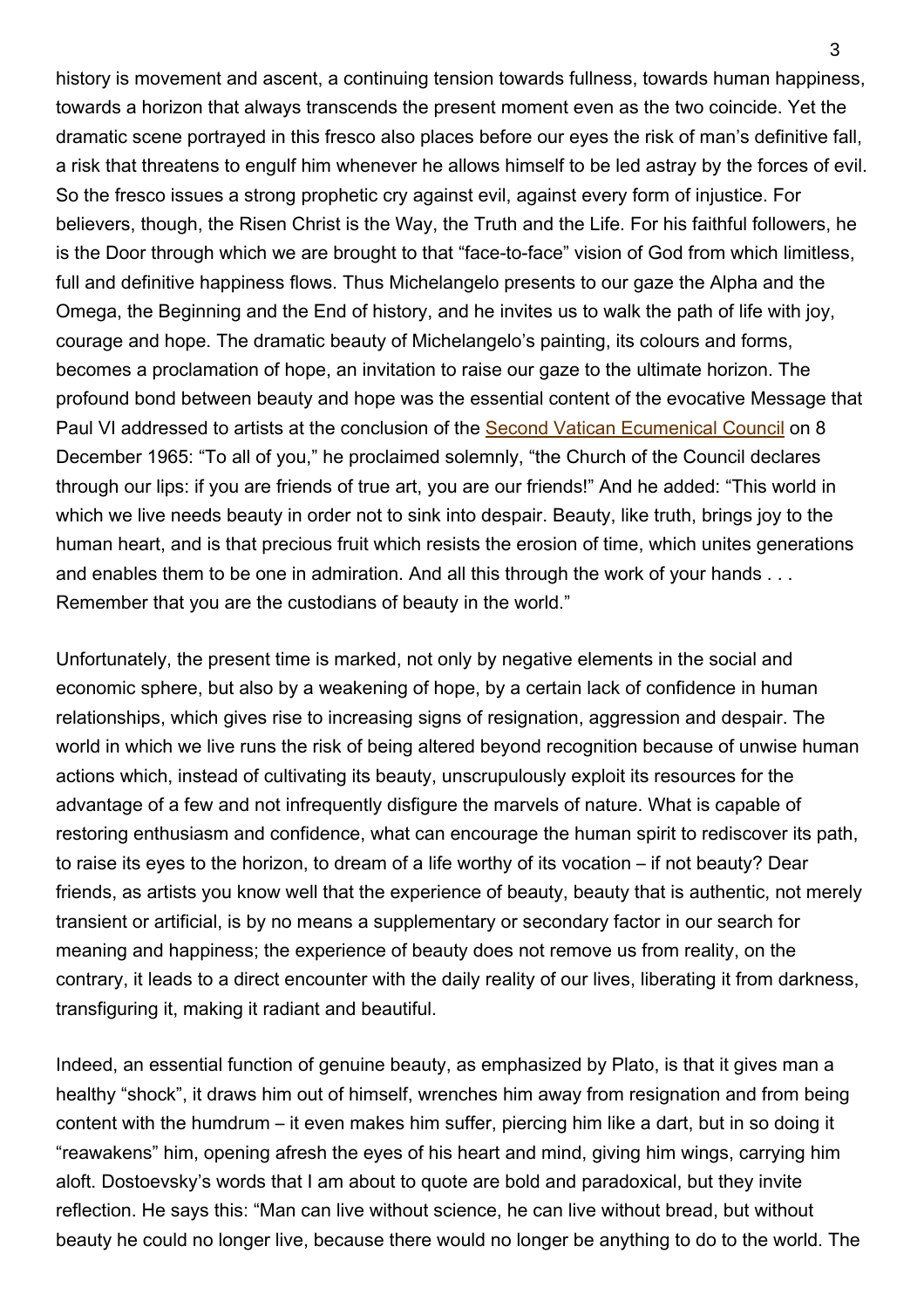whole secret is here, the whole of history is here." The painter Georges Braque echoes this sentiment: "Art is meant to disturb, science reassures." Beauty pulls us up short, but in so doing it reminds us of our final destiny, it sets us back on our path, fills us with new hope, gives us the courage to live to the full the unique gift of life. The quest for beauty that I am describing here is clearly not about escaping into the irrational or into mere aestheticism.

Too often, though, the beauty that is thrust upon us is illusory and deceitful, superficial and blinding, leaving the onlooker dazed; instead of bringing him out of himself and opening him up to horizons of true freedom as it draws him aloft, it imprisons him within himself and further enslaves him, depriving him of hope and joy. It is a seductive but hypocritical beauty that rekindles desire, the will to power, to possess, and to dominate others, it is a beauty which soon turns into its opposite, taking on the guise of indecency, transgression or gratuitous provocation. Authentic beauty, however, unlocks the yearning of the human heart, the profound desire to know, to love, to go towards the Other, to reach for the Beyond. If we acknowledge that beauty touches us intimately, that it wounds us, that it opens our eyes, then we rediscover the joy of seeing, of being able to grasp the profound meaning of our existence, the Mystery of which we are part; from this Mystery we can draw fullness, happiness, the passion to engage with it every day. In this regard, Pope [John Paul II,](http://www.vatican.va/holy_father/john_paul_ii/index.htm) in his *[Letter to Artists](http://w2.vatican.va/content/john-paul-ii/en/letters/documents/hf_jp-ii_let_23041999_artists.html)*, quotes the following verse from a Polish poet, Cyprian Norwid: "Beauty is to enthuse us for work, and work is to raise us up" (no. 3). And later he adds: "In so far as it seeks the beautiful, fruit of an imagination which rises above the everyday, art is by its nature a kind of appeal to the mystery. Even when they explore the darkest depths of the soul or the most unsettling aspects of evil, the artist gives voice in a way to the universal desire for redemption" (no. 10). And in conclusion he states: "Beauty is a key to the mystery and a call to transcendence" (no. 16).

These ideas impel us to take a further step in our reflection. Beauty, whether that of the natural universe or that expressed in art, precisely because it opens up and broadens the horizons of human awareness, pointing us beyond ourselves, bringing us face to face with the abyss of Infinity, can become a path towards the transcendent, towards the ultimate Mystery, towards God. Art, in all its forms, at the point where it encounters the great questions of our existence, the fundamental themes that give life its meaning, can take on a religious quality, thereby turning into a path of profound inner reflection and spirituality. This close proximity, this harmony between the journey of faith and the artist's path is attested by countless artworks that are based upon the personalities, the stories, the symbols of that immense deposit of "figures" – in the broad sense – namely the Bible, the Sacred Scriptures. The great biblical narratives, themes, images and parables have inspired innumerable masterpieces in every sector of the arts, just as they have spoken to the hearts of believers in every generation through the works of craftsmanship and folk art, that are no less eloquent and evocative.

In this regard, one may speak of a *via pulchritudinis*, a path of beauty which is at the same time an artistic and aesthetic journey, a journey of faith, of theological enquiry. The theologian Hans Urs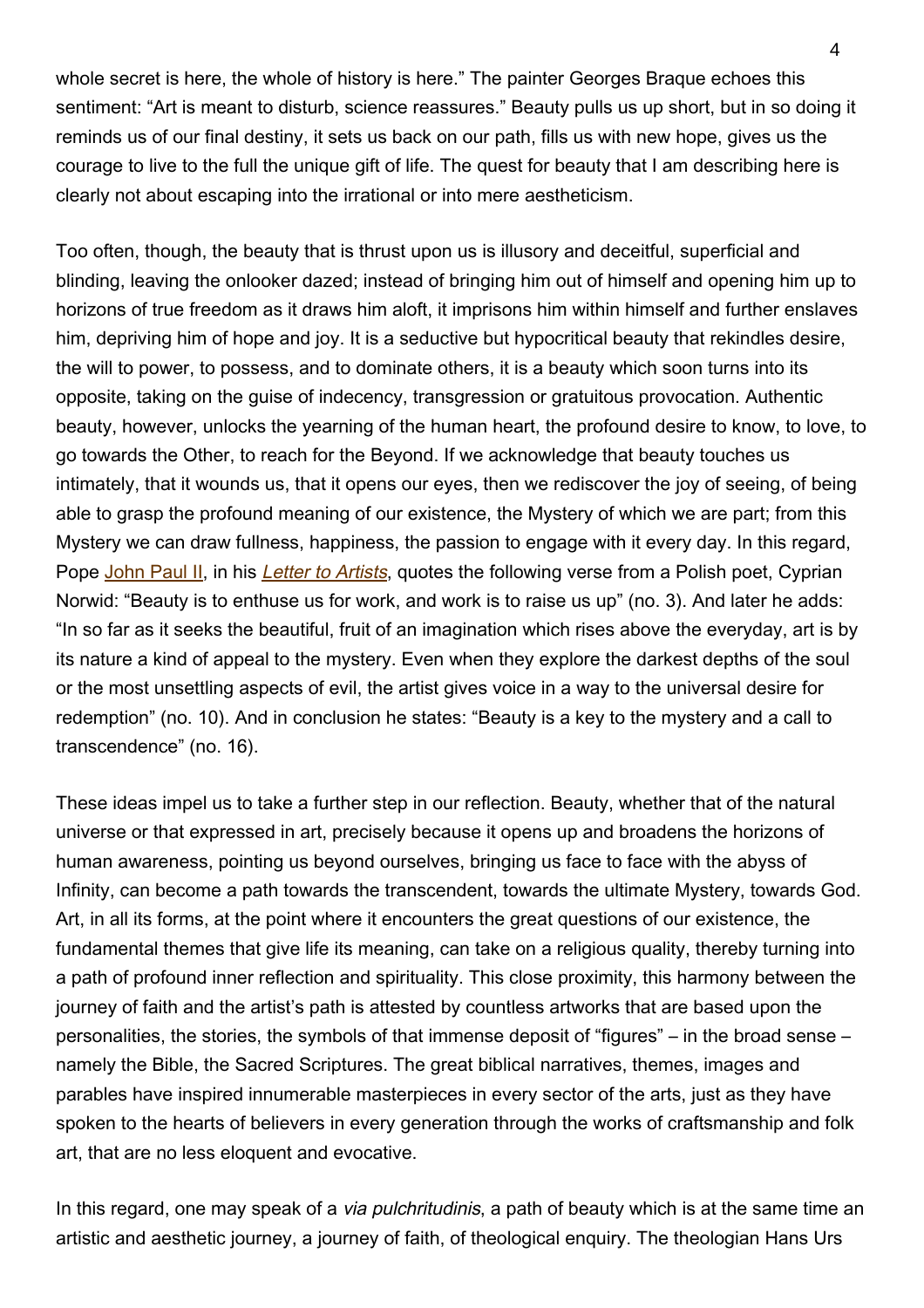von Balthasar begins his great work entitled The Glory of the Lord – a Theological Aesthetics with these telling observations: "Beauty is the word with which we shall begin. Beauty is the last word that the thinking intellect dares to speak, because it simply forms a halo, an untouchable crown around the double constellation of the true and the good and their inseparable relation to one another." He then adds: "Beauty is the disinterested one, without which the ancient world refused to understand itself, a word which both imperceptibly and yet unmistakably has bid farewell to our new world, a world of interests, leaving it to its own avarice and sadness. It is no longer loved or fostered even by religion." And he concludes: "We can be sure that whoever sneers at her name as if she were the ornament of a bourgeois past – whether he admits it or not – can no longer pray and soon will no longer be able to love." The way of beauty leads us, then, to grasp the Whole in the fragment, the Infinite in the finite, God in the history of humanity. Simone Weil wrote in this regard: "In all that awakens within us the pure and authentic sentiment of beauty, there, truly, is the presence of God. There is a kind of incarnation of God in the world, of which beauty is the sign. Beauty is the experimental proof that incarnation is possible. For this reason all art of the first order is, by its nature, religious." Hermann Hesse makes the point even more graphically: "Art means: revealing God in everything that exists." Echoing the words of Pope [Paul VI,](http://www.vatican.va/holy_father/paul_vi/index.htm) the Servant of God Pope [John Paul II](http://www.vatican.va/holy_father/john_paul_ii/index.htm) restated the Church's desire to renew dialogue and cooperation with artists: "In order to communicate the message entrusted to her by Christ, the Church needs art" (no. 12); but he immediately went on to ask: "Does art need the Church?" – thereby inviting artists to rediscover a source of fresh and well-founded inspiration in religious experience, in Christian revelation and in the "great codex" that is the Bible.

Dear artists, as I draw to a conclusion, I too would like to make a cordial, friendly and impassioned appeal to you, as did my Predecessor. You are the custodians of beauty: thanks to your talent, you have the opportunity to speak to the heart of humanity, to touch individual and collective sensibilities, to call forth dreams and hopes, to broaden the horizons of knowledge and of human engagement. Be grateful, then, for the gifts you have received and be fully conscious of your great responsibility to communicate beauty, to communicate in and through beauty! Through your art, you yourselves are to be heralds and witnesses of hope for humanity! And do not be afraid to approach the first and last source of beauty, to enter into dialogue with believers, with those who, like yourselves, consider that they are pilgrims in this world and in history towards infinite Beauty! Faith takes nothing away from your genius or your art: on the contrary, it exalts them and nourishes them, it encourages them to cross the threshold and to contemplate with fascination and emotion the ultimate and definitive goal, the sun that does not set, the sun that illumines this present moment and makes it beautiful.

Saint Augustine, who fell in love with beauty and sang its praises, wrote these words as he reflected on man's ultimate destiny, commenting almost ante litteram on the Judgement scene before your eyes today: "Therefore we are to see a certain vision, my brethren, that no eye has seen, nor ear heard, nor the heart of man conceived: a vision surpassing all earthly beauty, whether it be that of gold and silver, woods and fields, sea and sky, sun and moon, or stars and